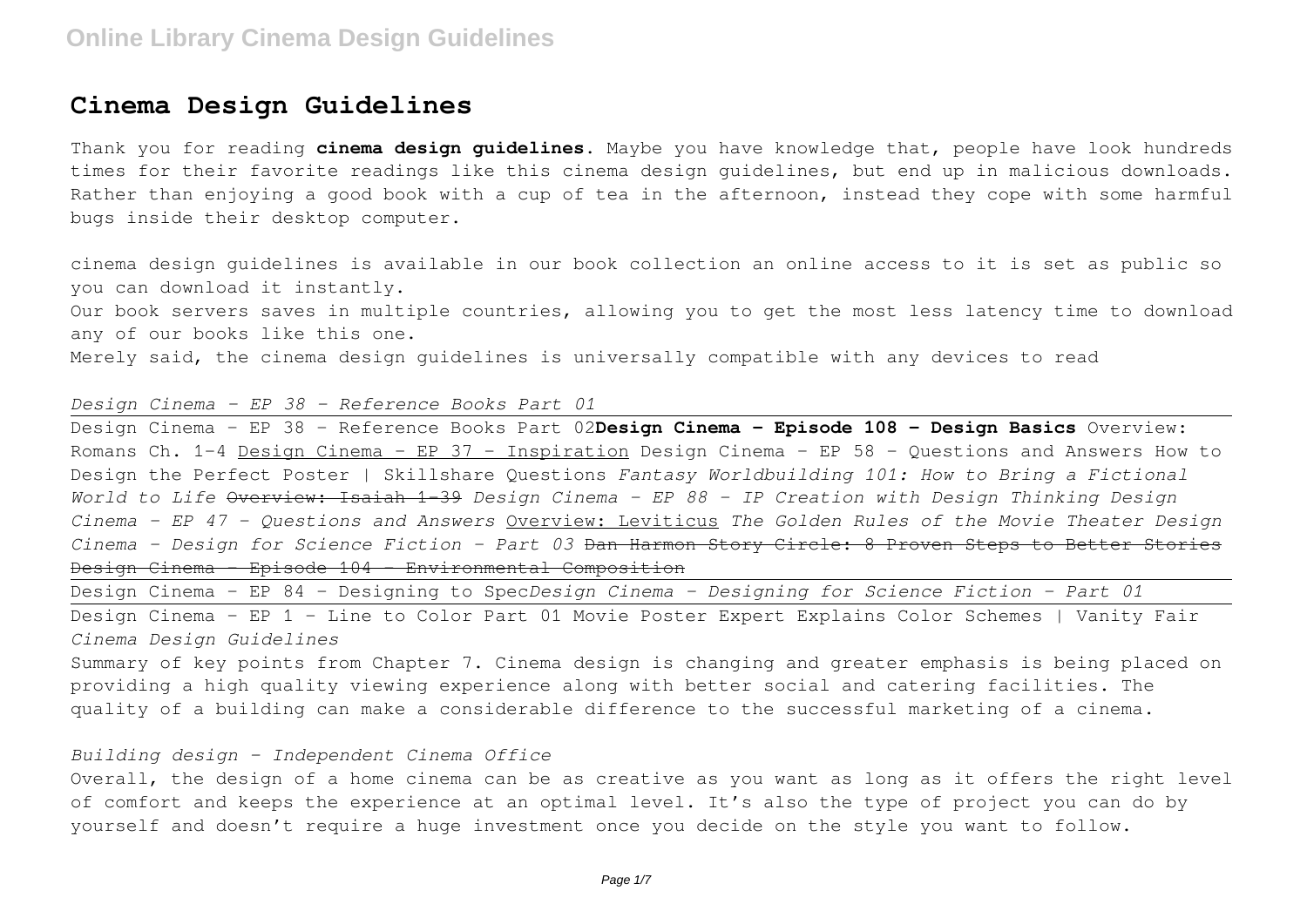#### *Dream Home Cinema - A Comprehensive Design Guide ...*

There are numerous different video standards for Cinema designers to consider, from THX and SMPTE. Generally, it is possible to design most rooms to accommodate all of these as they mainly refer to viewing angles to achieve a good field of view for most seats. There are also the recently updated CEDIA cinema design standards for Audio and Video.

#### *Designing Cinema Systems | designflow*

3 SCREENS. The screenis one of the most important elements a cinemain auditorium. The room design depends, for a large part, on the screen type, size, shape and position. Before making the final design drawings, the type of screen surface should be decided, as it might limit the acceptable seating area.

#### *HOW TO DESIGN A CINEMA AUDITORIUM - UNIC Cinemas*

4|Page I. Standards of cinema design Accessibility Entrances i. Entrances with waiting areas to prevent traffic Parking i. Normally 1 per 5 to 10 spectators. ii. The size will depend on the location and the number of seats in the cinema hall, the number of venues. iii. Local laws will determine the number of handicapped and their location.

#### *Hints for building a perfect Cinema Complex | Movie ...*

1. Design a functioning Auditorium according to the type of performance and the number of the audience. It is the part of the theater accommodating the audience during the performance, sometimes known as the "house". The house can also refer to an area that is not considered playing space or backstage area.

#### *Theater Design : 7 Basic Rules for Designing a Good ...*

Audience sightlines, accessibility and acoustics all make theater seating a hugely precise art. As part of their set of online resources for architects and designers, the team at Theatre Solutions ...

### *How to Design Theater Seating, Shown Through 21 Detailed ...*

Provide staggered seating to maximize the view of the stage or screen Where a new sloped auditorum floor being considered, design the new fbor to provide a clear line of sight to the focal point on stage. Maintain 5 inches between a viewers line of sight and the top of the person's head sittjng in front of the viewer.

*Base Theater Design Standards - Whole Building Design Guide* Cinema architecture and design, from temporary open-air cinemas to multi-purpose movie theatres, film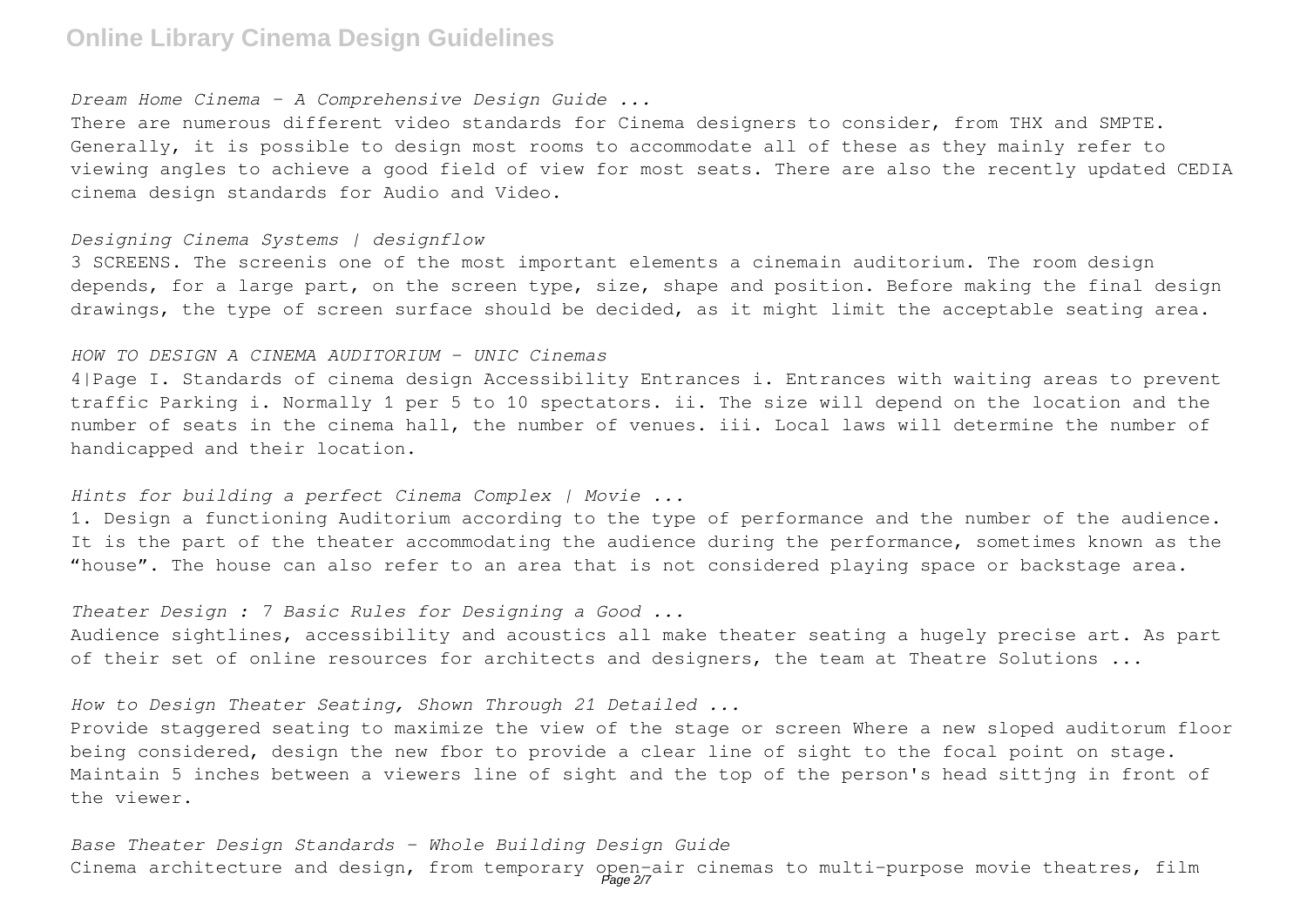archives and institutes.

#### *Cinema architecture and interior design | Dezeen*

A Guide to Islington, North London. ... Other entertainment venues and things to do in Islington include the Screen on the Green, a long-running single-screen cinema with an eye-catching neon-lit exterior, ... Design The Best Antiques Shops to Find Second-Hand Treasures in North London. The Company. About Us;

#### *A Guide to Islington, North London - Culture Trip*

CINEMA Specification Guidelines www.ice-cinema.com Platinum ICE BlackICE ´OK´ Cinema Unacceptable ... DESIGN form follows function form follows function no form OR function follows form treatment walls+ceiling using fabric with Specific Airflow Resistance, Rs, < 1000 using fabric with Specific Airflow Resistance, Rs, < 1000 ...

#### *CINEMA Specification Guidelines*

This guide is intended for premises where the main use of the building or part of the building is a theatre, cinema, concert hall or combination of these. As well as purpose-built premises, this incudes buildings converted for use as cinemas or theatres. For temporary structures and marquees/tents used as a theatre or cinema,

### *This guide is for employers, managers, occupiers and ...*

A 5.1 or better setup is a necessity. So as a minimum you need five speakers (three in the front: left, centre, right; and two in the rear: left and right) as well as one subwoofer. Audio systems are often more sophisticated than this, offering many audio channels and multiple subwoofers.

*How to Create the Perfect Home Cinema - Build It* cinema architecture and design

### *cinema architecture and design | ArchDaily*

cinema design criterion - Free download as PDF File (.pdf), Text File (.txt) or read online for free. Design book Cinema Design Guidelines Theater design developed from the open-air amphitheaters of the Greeks and Romans to the incredible array of forms we see today. Though some forms work better for particular types of performance, there is no

*Cinema Design Guidelines - abcd.rti.org*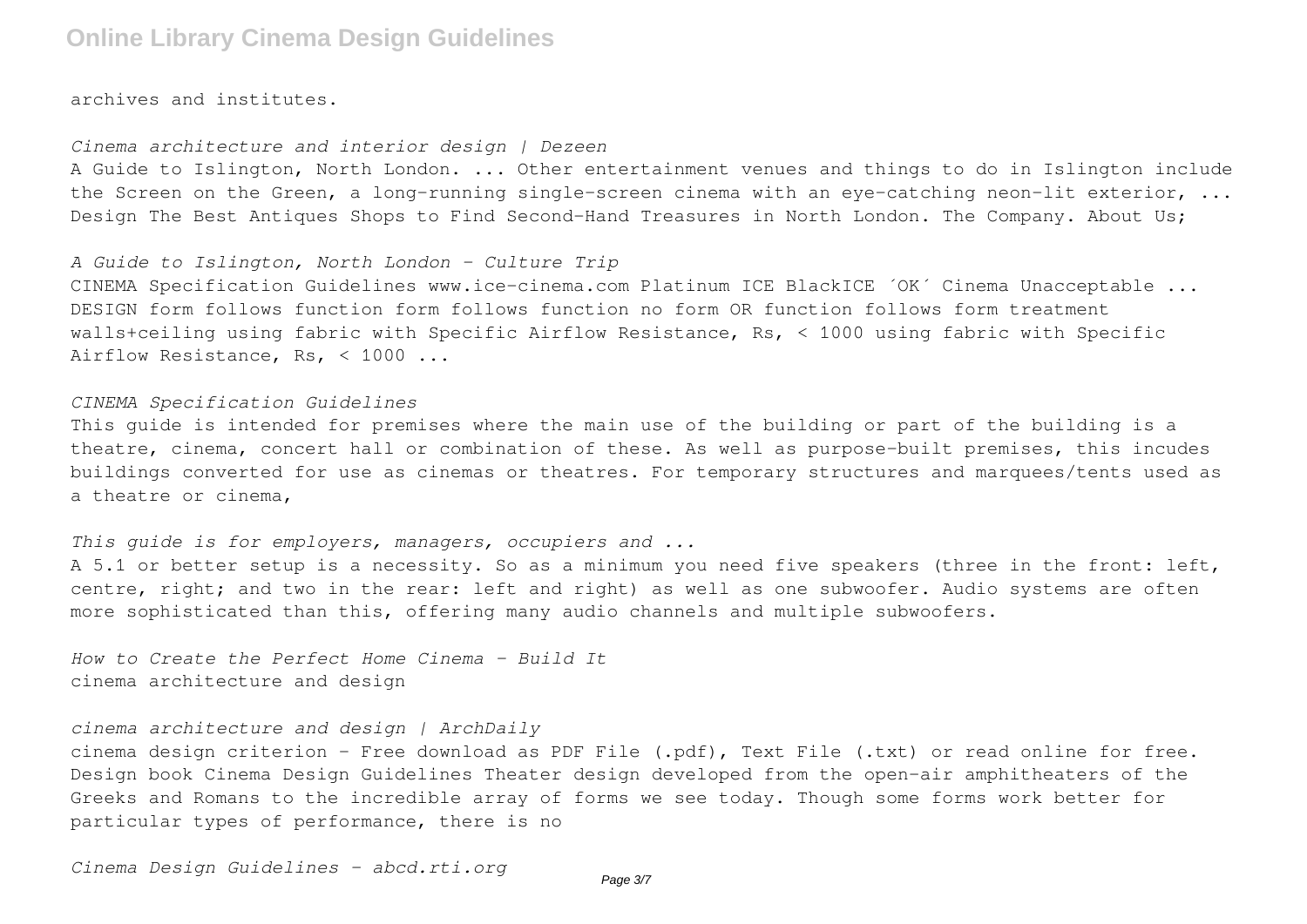1 With the exception of the center and center surround speakers, all speakers in a Dolby Atmos playback system (listener level, overhead, and Dolby Atmos enabled) must be added in pairs. 2 You will not need to replace your Blu-ray player as long as it fully conforms to the Blu-ray specification.

#### *Dolby Atmos Home Theater Installation Guidelines*

design guide emphasizes the Frontal Room equipped with a flyloft because it utilizes (and illustrates) the most frequently desired hardware. In addition, there are many practical arguments favoring the proscenium communities. These theater/concert hall for considerations notwithstanding, open stage, Frontal, n-Frontal (Thrust or Surround) on

#### *An Introduction to Architectural Design: Theaters ...*

guidelines for building an arts venue page 3 of 70 table of contents page 1. introduction 4 2. location considerations 5 3. company structure 7 4. vat application in building and operation of an arts venue 9 5. the nature of arts practice: long term financial concerns 10 6. fit-out specification & design guidelines 12 7.

#### *THEATRE FORUM GUIDELINES FOR BUILDING A NEW ARTS VENUE ...*

The CIBSE Guides offer comprehensive technical guidance on key areas of building services engineering. The current set of Guides is listed below (click the titles for full details). The Guides can be freely downloaded by CIBSE members or ordered as a hard copy. PDF or hard copy versions can also be purchased by non-members.

The Association of British Theatre Technicians produced its first guide to the design and planning of theatres in 1972. Revised in 1986, it became the standard reference work for anyone involved in building, refurbishing, or creating a performance space. Theatre Buildings – a design guide is its successor. Written and illustrated by a highly experienced team of international theatre designers and practitioners, it retains the practical approach of the original while extending the scope to take account of the development of new technologies, new forms of presentation, changing expectations, and the economic and social pressures which require every part of the theatre to be as productive as possible. The book takes the reader through the whole process of planning and designing a theatre. It looks in detail at each area of the building: front of house, auditorium, backstage, and administrative offices. It gives specific guidance on sightlines, acoustics, stage engineering, lighting, sound and<br>Page 47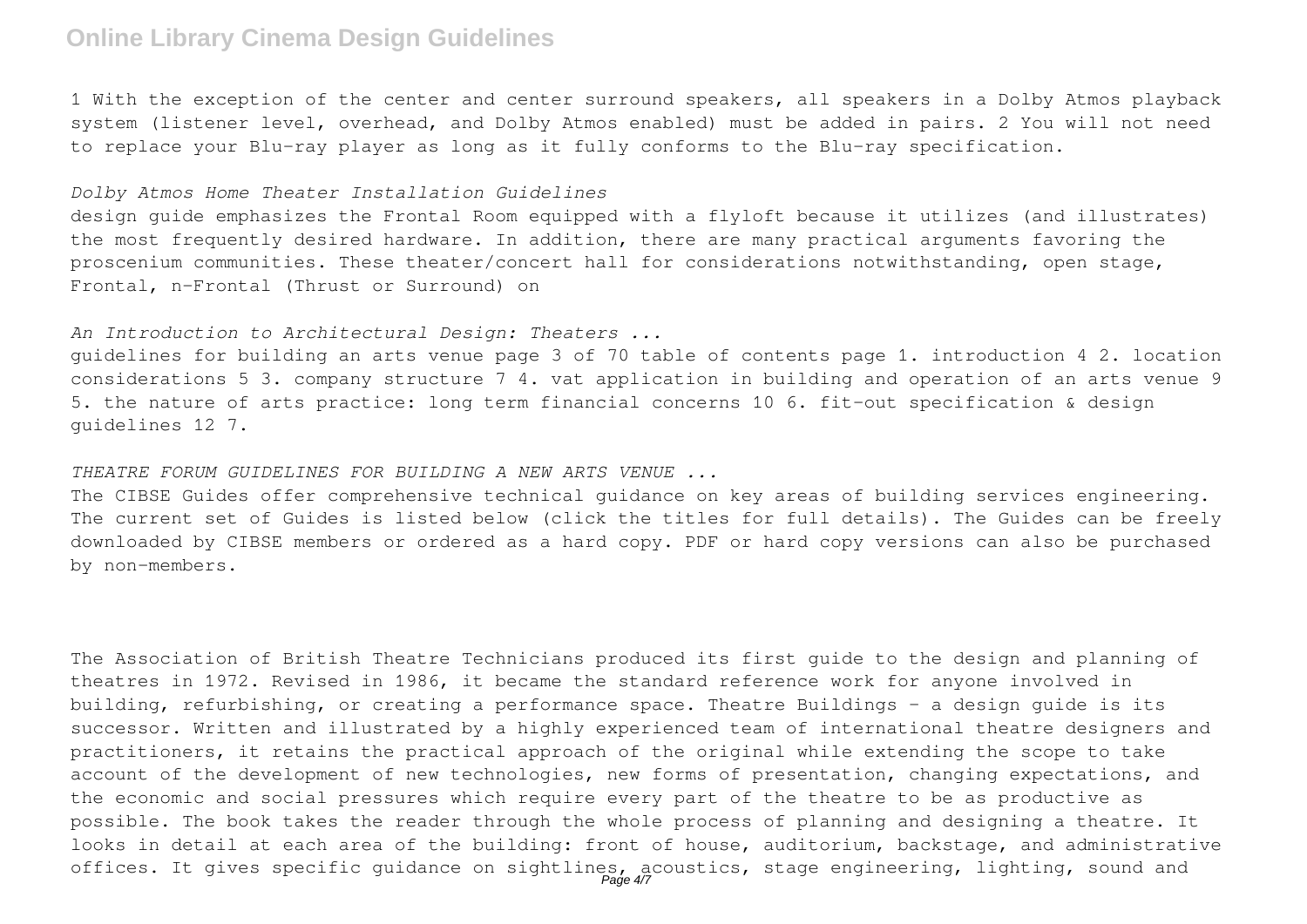video, auditorium and stage formats. Aspects such as catering, conference and education use are also covered. The information is supplemented by twenty-eight case studies, selected to provide examples which range in size, style and format and to cover new buildings, renovations, conversions, temporary and found space. The studies include Den Norsk, Oslo; The Guthrie Theatre, Minneapolis; The Liceu, Barcelona; Les Bouffes du Nord, Paris; The RSC's Courtyard Theatre in Stratford on Avon; and the MTC Theatre in Melbourne. All have plans and sections drawn to 1:500 scale. The book contains around 100 high quality full colour images as well as over 60 specially drawn charts and diagrams explaining formats, relationships and technical details.

This publication provides 400 pages of introductory technical guidance for architectural engineers, architects and construction managers interested in the building design process. The process is illustrated with six different building types. Here are the building types discussed: 1. CHILD DEVELOPMENT CENTERS, 2. FIRE STATIONS, 3. LIBRARIES, 4. MEDICAL FACILITIES, 5. THEATRES AND CONCERT HALLS, 6. GOLF COURSE CLUBHOUSES.

The elderly population is growing and disabilities tend to increase with age. Professionals in the fields of human-computer interaction (HCI) are becoming increasingly aware of the needs of the elderly and people with disabilities. They also need to ensure that systems are designed for all, with specific consideration of these groups, not only computing systems but also other assistive and adaptive technologies such as information services and the use of smart cards, assistive robotics, systems for travellers, and home and environmental control systems. This book will help designers world-wide find relevant guidelines for the design of human-computer interaction and ensure that systems are designed for all, with specific consideration of people who are elderly and people with disabilities. Including reports from the International Federation of Information Processing's Working Group on Human-Computer Interaction (HCI) and Disability. The book will be the first compendium of guidelines.

This book is a study of design initiatives and policies in five US West Coast cities -- Seattle (including Bellevue), Portland, San Francisco, Irvine and San Diego--all of which have had particularly interesting urban design experience of relevance to practice in Britain and other countries.Although these cities are not a representative sample of all American design practice, they provide a rich vein of ideas about recent policy development and current initiatives which will stimulate thought about the formulation of effective design controls. The presentation of substantial extracts from key documents that underpin design controls in the five cities will be of interest, inspiration and practical use to academics and practitioners who want to know more about American practice and who want to contribute to<br>Page 5/7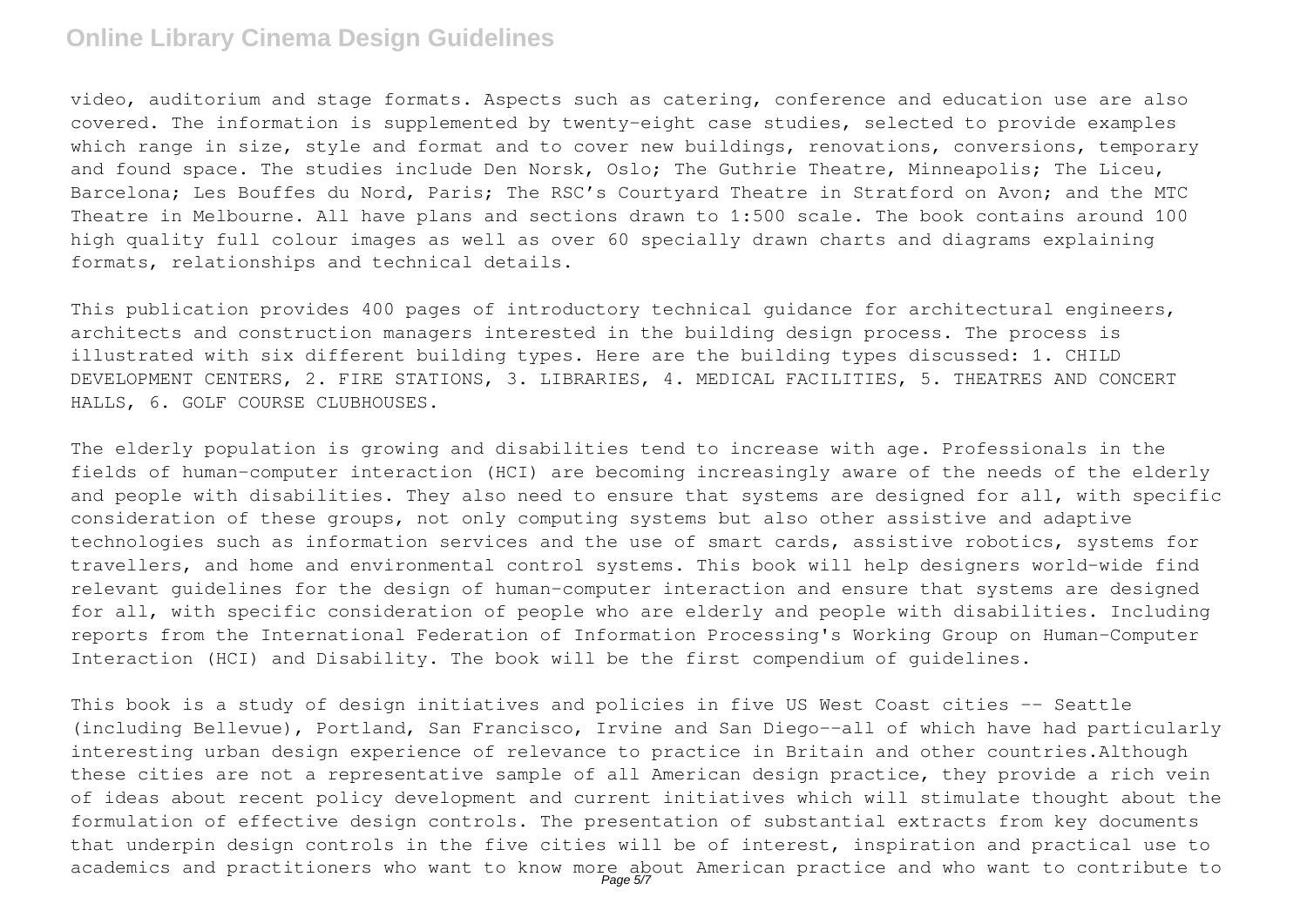improvements in the standards and quality of urban design policies and design control.The opening chapter provides a national context and a comparative framework for the study, with a focus on international perspectives, American planning systems and the development of criteria for comparison and evaluation. The five subsequentchapters take each city in turn, briefly reviewing the salient characteristics of each one before presenting an account of how planning and design policy have evolved in the last twenty-five years; key features of the contemporary systems of design control are highlighted and a summary evaluation is made. The focus in the case studies is on how policy and guidance have been formulated, structured and presented in the various documents that make up the policy framework, how the process of control operates, and how both respond to the criticisms commonly made of design and control. This final chapter draws general conclusions about the experience of the studied cities of wider relevance to American design review practice, but which are of interest to those engaged in design review and policy formulation everywhere.

The application of good acoustic design can seem daunting to designers when trying to understand the often-complex physics of sound control. The ever-increasing number of standards and performance criteria that can be requested on new developments further complicates acoustics for architects. Architectural Acoustics, part of the PocketArchitecture series, provides the fundamental theory and understanding of acoustics and applications of effective detailing for specific building types and conditions in an accessible and clear technical guide. The book provides: a compact and understandable introduction to the fundamentals of building and architectural acoustics definitions of suitable acoustic performance criteria for a wide range of common buildings and room types guidance on specification and detailing of the most suitable construction types in North America and the UK. This book is both, a handy rule of thumb on acoustics for anyone involved in the design or construction of buildings, as well as an essential addition to any architect's reference library.

A major goal of this special collection of 47 peer-reviewed papers was to gather together the current knowledge of academic scientists, engineers and industrial researchers and have them share their experiences and research results concerning every aspect of green building technologies and materials, and discuss the practical challenges encountered and the solutions adopted. An interesting guide to this increasingly relevant subject. Volume is indexed by Thomson Reuters CPCI-S (WoS).

Collection of selected, peer reviewed papers from the 2014 International Conference on Civil, Architechture and Building Materials (CEABM 2014), May 24-25, 2014, Haikou, China. The 548 papers are grouped as follows: Chapter 1: City and Building Planning, Architectural Design and Its Theory, Chapter